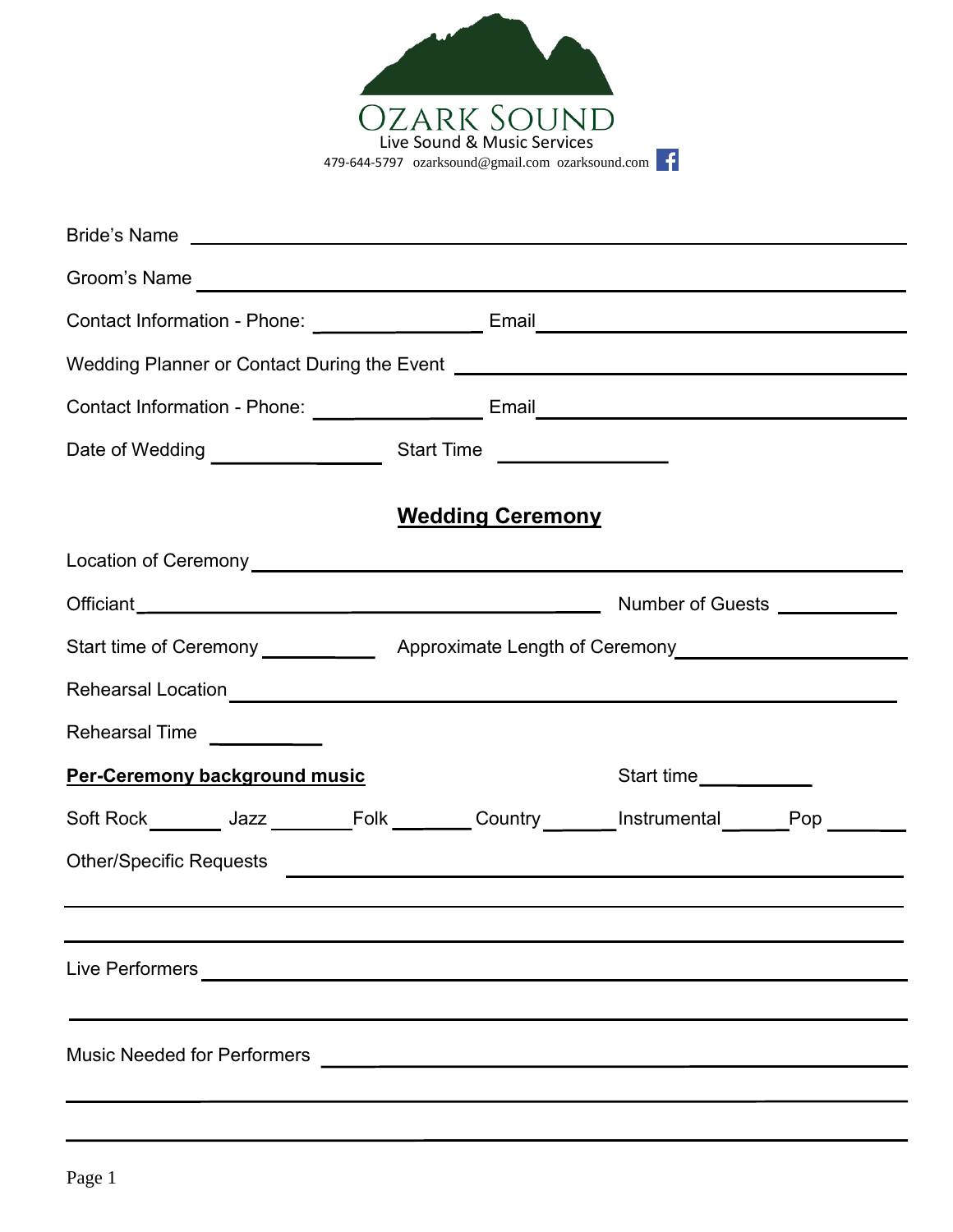| Seating of Mothers/Special Guest Song | <u> 1989 - Andrea Britain, politik eta politik eta politik eta politik eta politik eta politik eta politik eta p</u> |
|---------------------------------------|----------------------------------------------------------------------------------------------------------------------|
|                                       |                                                                                                                      |
| <b>Bride's Processional</b>           | <u> 1989 - Johann Barn, mars eta bainar eta bainar eta baina eta baina eta baina eta baina eta baina eta baina e</u> |
|                                       |                                                                                                                      |
|                                       |                                                                                                                      |
|                                       |                                                                                                                      |
|                                       |                                                                                                                      |

## **Reception**

## **Pre Dinner/Cocktail Hour Background Music Mix** Circle Your Choices/Examples

Big Band Soft Pop/Rock Classic Rock

Motown Smooth Jazz String/Cello Stevie Wonder, Temptations Marvin Gaye

Current Country Classic Country New Folk Jason Aldean, Miranda Lambert Garth Brooks, Reba McEntire **Avert Brothers** Avert Brothers

Billy Joel, Ed Sheeran

George Strait, Randy Travis<br>Garth Brooks, Reba McEntire

Frank Sinatra, Michael Buble Eagles, Jewel, John Mayer Bob Seger, CCR, Fleetwood Mac

Pre-Dinner Special Music Requests

**Pre-Dinner announcements**

Signing of Guest Book/Other Photo Booth

Other Announcements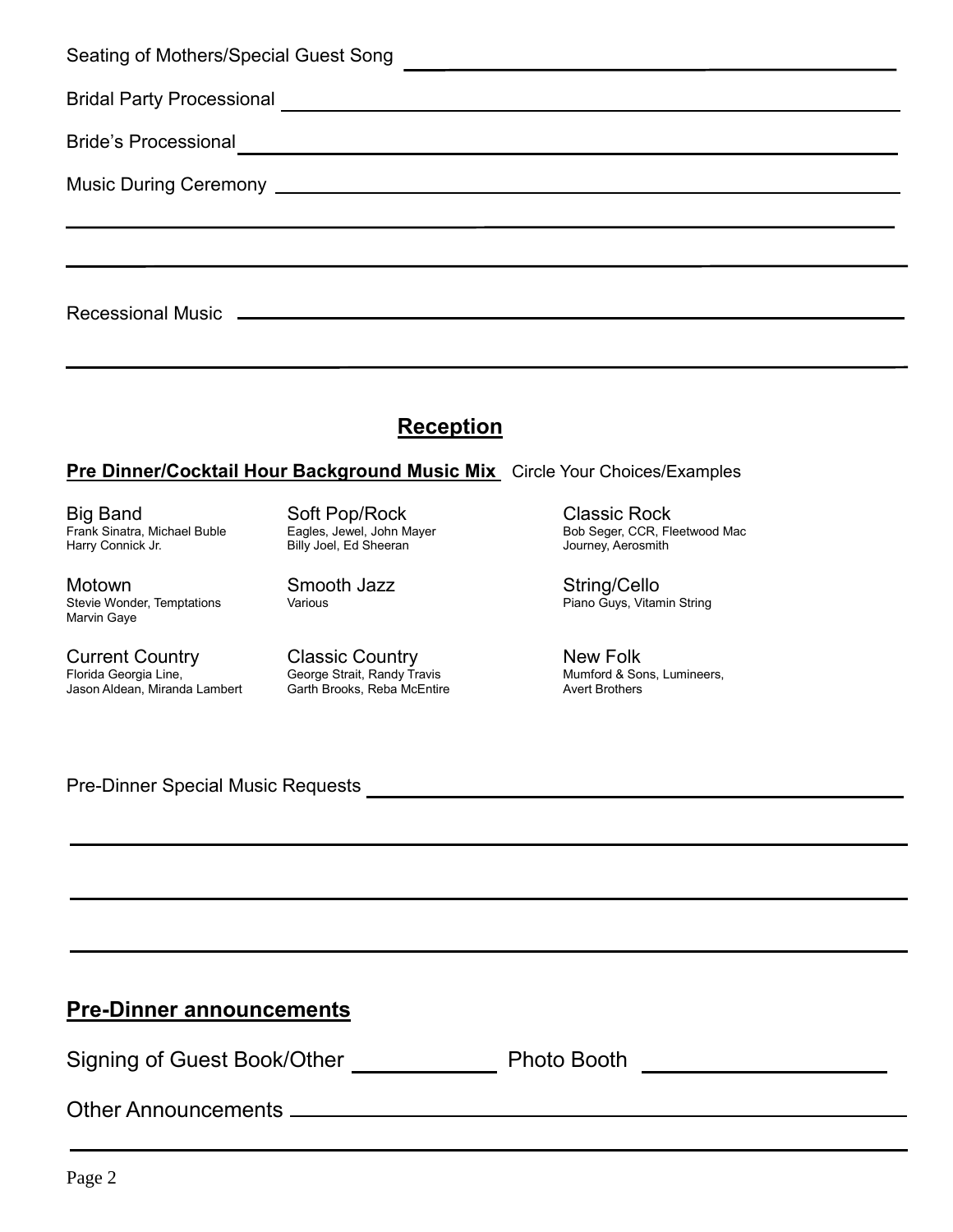| <b>Bridal Party Introductions</b>                                                                                                                                                                                                                                                                                                                            |
|--------------------------------------------------------------------------------------------------------------------------------------------------------------------------------------------------------------------------------------------------------------------------------------------------------------------------------------------------------------|
|                                                                                                                                                                                                                                                                                                                                                              |
|                                                                                                                                                                                                                                                                                                                                                              |
| Ring Bearer <u>New York and State and State and State and State and State and State and State and State and State and State and State and State and State and State and State and State and State and State and State and State </u><br><u> 1989 - Andrea Santa Andrea Santa Andrea Santa Andrea Santa Andrea Santa Andrea Santa Andrea Santa Andrea San</u> |
| Bridesmaid Letter and Letter and Letter and Letter and Letter and Letter and Letter and Letter and Letter and L                                                                                                                                                                                                                                              |
| ,我们也不会有什么?""我们的人,我们也不会有什么?""我们的人,我们也不会有什么?""我们的人,我们也不会有什么?""我们的人,我们也不会有什么?""我们的人                                                                                                                                                                                                                                                                             |
|                                                                                                                                                                                                                                                                                                                                                              |
|                                                                                                                                                                                                                                                                                                                                                              |
|                                                                                                                                                                                                                                                                                                                                                              |
|                                                                                                                                                                                                                                                                                                                                                              |
|                                                                                                                                                                                                                                                                                                                                                              |
|                                                                                                                                                                                                                                                                                                                                                              |
| Groomsman                                                                                                                                                                                                                                                                                                                                                    |
|                                                                                                                                                                                                                                                                                                                                                              |
|                                                                                                                                                                                                                                                                                                                                                              |
|                                                                                                                                                                                                                                                                                                                                                              |
|                                                                                                                                                                                                                                                                                                                                                              |
| <b>Best Man</b>                                                                                                                                                                                                                                                                                                                                              |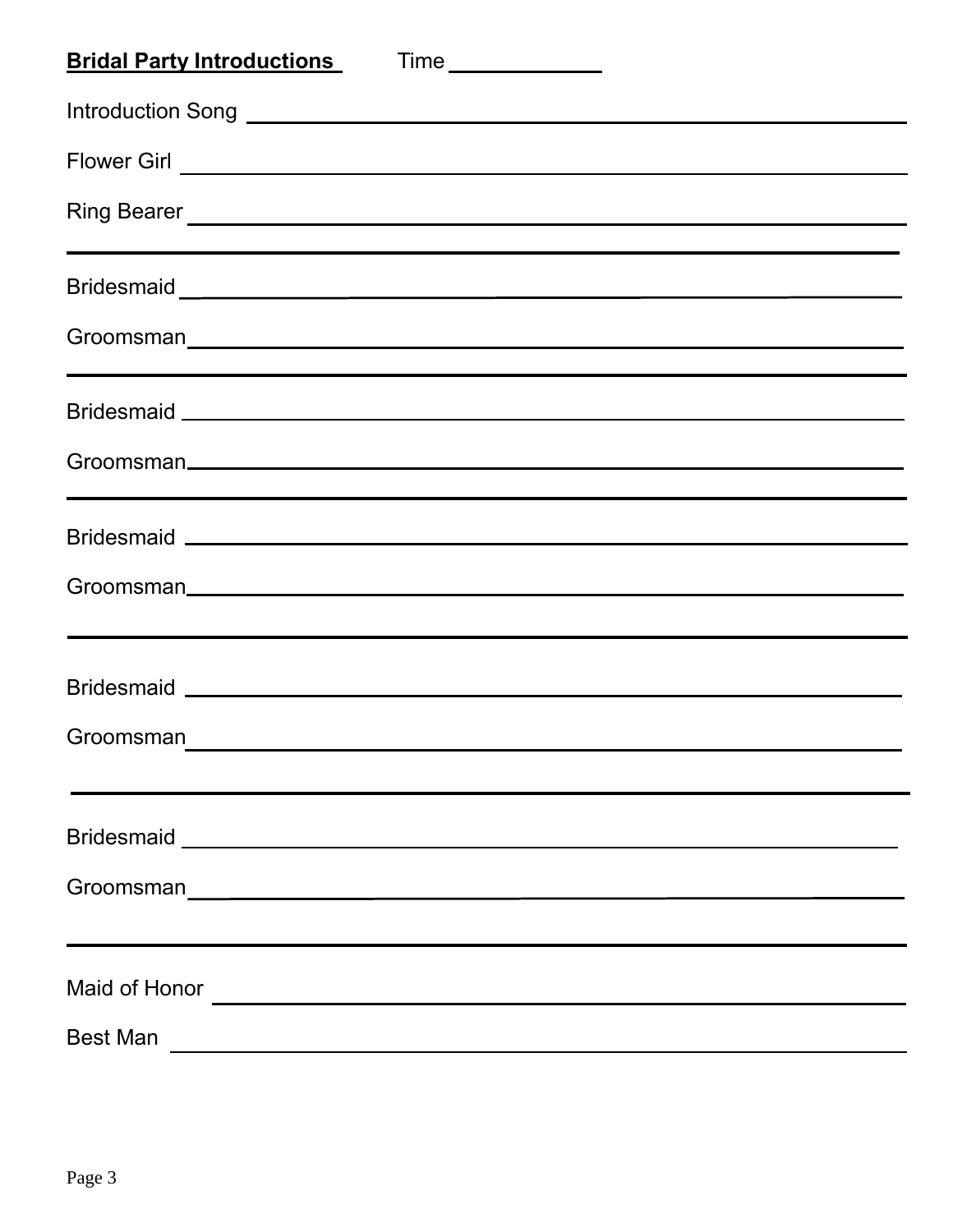## **Bride and Groom Introduction**

"Ladies and Gentlemen it's my honor to introduce you to".....

| Dinner (Background Music will be played at a low volume so guest can have conversations)     |                                                                                      |                                                                         |  |  |
|----------------------------------------------------------------------------------------------|--------------------------------------------------------------------------------------|-------------------------------------------------------------------------|--|--|
|                                                                                              |                                                                                      |                                                                         |  |  |
|                                                                                              |                                                                                      |                                                                         |  |  |
| Music Styles to be played - Circle Your Choices/Examples                                     |                                                                                      |                                                                         |  |  |
| <b>Big Band</b><br>Frank Sinatra, Michael Buble<br>Harry Connick Jr.                         | Soft Pop/Rock<br>Eagles, Jewel, John Mayer<br><b>Billy Joel</b>                      | <b>Classic Rock</b><br>Bob Seger, CCR, Fleetwood Mac<br>Journey         |  |  |
| Motown<br>Stevie Wonder, Temptations<br>Marvin Gaye                                          | R&B<br>Chris Brown, Robin Thicke<br>Alicia Keys                                      | Smooth Jazz<br><b>Various Artists</b>                                   |  |  |
| <b>Current Country</b><br>Florida Georgia Line, Brett Young<br>Jason Aldean, Miranda Lambert | <b>Classic Country</b><br>George Strait, Randy Travis<br>Garth Brooks, Reba McEntire | Folk / Americana<br>Mumford & Sons, Lumineers,<br><b>Avert Brothers</b> |  |  |
| String/Cello<br>Piano Guys, Vitamin String                                                   | Pop Top 40                                                                           |                                                                         |  |  |
| <b>Cake Cutting</b>                                                                          | Approximate Time                                                                     |                                                                         |  |  |
| Song for Cake Cutting                                                                        |                                                                                      |                                                                         |  |  |
| Toasts                                                                                       |                                                                                      |                                                                         |  |  |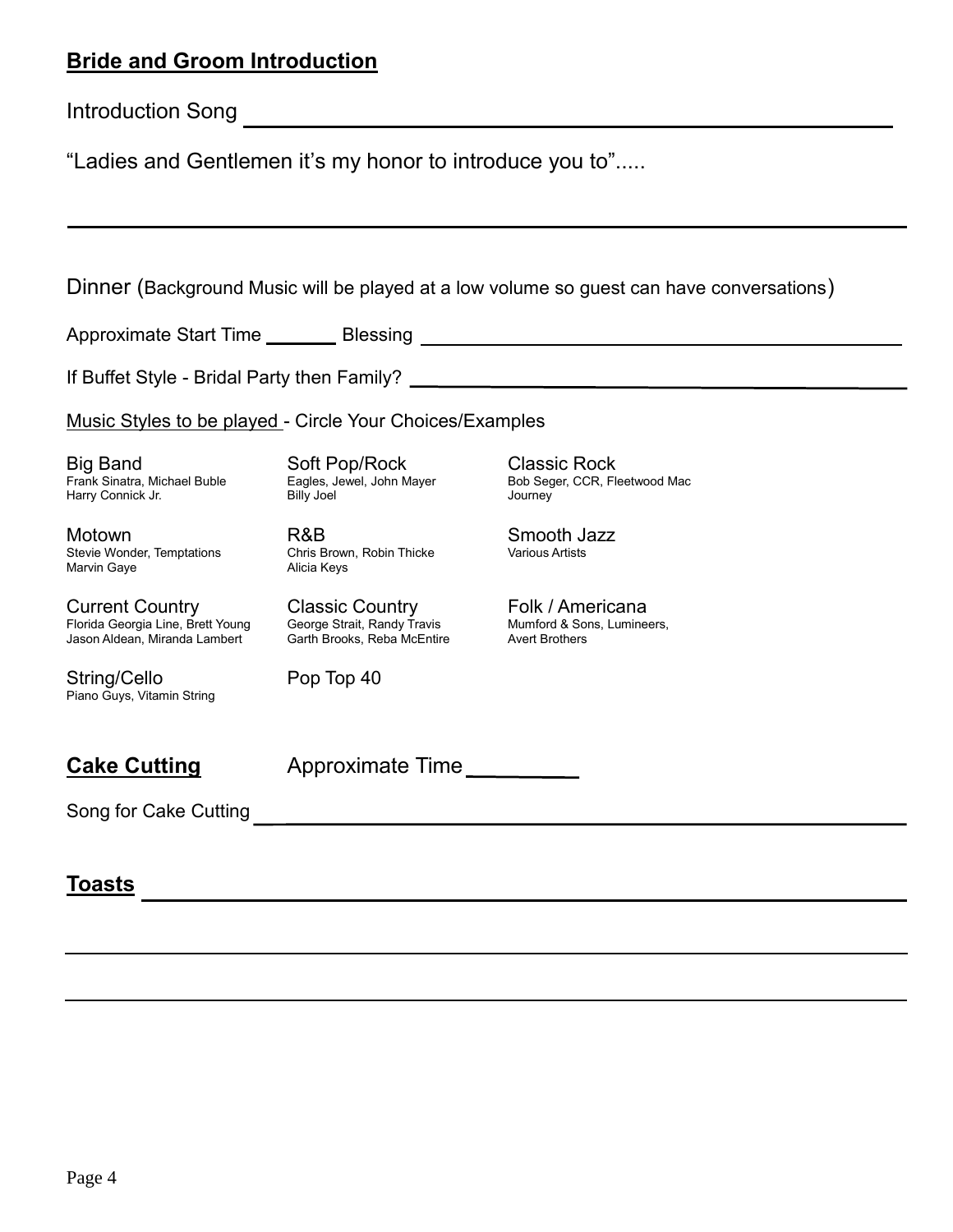| <b>Special Dances</b> |  |
|-----------------------|--|
|                       |  |
|                       |  |
|                       |  |
| <b>Other Dances</b>   |  |
|                       |  |
|                       |  |
|                       |  |
|                       |  |
| <b>Other Events</b>   |  |
|                       |  |
|                       |  |
|                       |  |
|                       |  |
|                       |  |
|                       |  |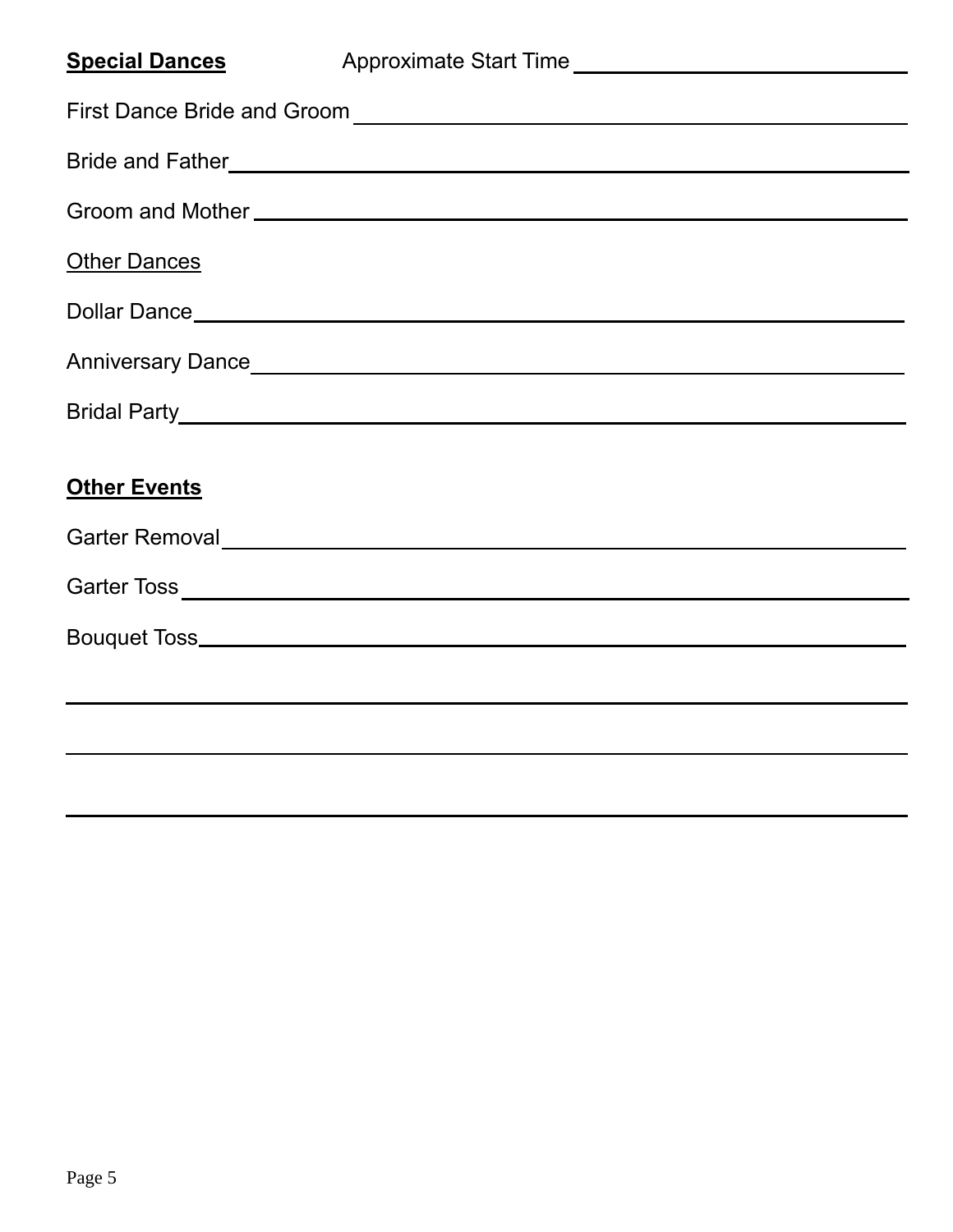## **Main Dancing**

Types of Music to be played. Select the genres that you and your guest will like. A variety of music is important to appeal to every at the event. The types of music played can change throughout the event. Circle Your Choices/Examples

Soft Pop/Rock Classic Rock Current Rock

Ariana Grande, Mackelmore Childish Gambino, Post Malone Nas, Jay-Z

Current Country Classic Country Red Dirt Florida Georgia Line, Brett Young George Strait, Randy Travis<br>Jason Aldean, Miranda Lambert Garth Brooks, Reba McEntire

Motown **Era 70s 80s 90s** Folk / Americana<br>Stevie Wonder, Temptations **Example 2009** Eumineers, Mumford and Marvin Gaye **Avert Brothers** Avert Brothers **Avert Brothers** 

Eagles, Jewel, John Mayer Bob Seger, CCR, Fleetwood Mac<br>Billy Joel, Ed Sheeran Breetter Bourney, Lynyrd Skynyrd Journey, Lynyrd Skynyrd

Pop Top 40 Hip Hop / R&B 90's & Old School Hip Hop Snoop Dogg, 50 Cent, Lil Wayne Halsey, Bruno Mars, Robin Thicke Tyga, Travis Scott, DJ Khaled Missy Elliot, Dr Dre, Biggie Smalls

Turnpike Troubadours, Cross Canadian Ragweed

Lumineers, Mumford and Sons

Other Genres

**Line Dances** - Line dances can be very lively and have a lot of guest participation. Circle any that you may want played.

| <b>Cupid Shuffle</b>             | Teach Me How to Dougie  | <b>Red Solo Cup</b>          |
|----------------------------------|-------------------------|------------------------------|
| Cha Cha Slide                    | Watch Me (Whip Nae/Nae) | <b>Friends in Low Places</b> |
| <b>Gangnam Style</b>             | <b>Electric Slide</b>   | <b>Boot Scootin' Boggie</b>  |
| The Train                        | <b>Sweet Caroline</b>   | <b>Copperhead Road</b>       |
| Wobble                           | <b>Chicken Dance</b>    | Any Man of Mine              |
| Macarena                         | Jump on It              | <b>Achy Breaky Heart</b>     |
| Y.M.C.A                          | <b>Stanky Legg</b>      | <b>Watermelon Crawl</b>      |
| Soulja Boy                       |                         |                              |
| <b>Other Line Dance Requests</b> |                         |                              |